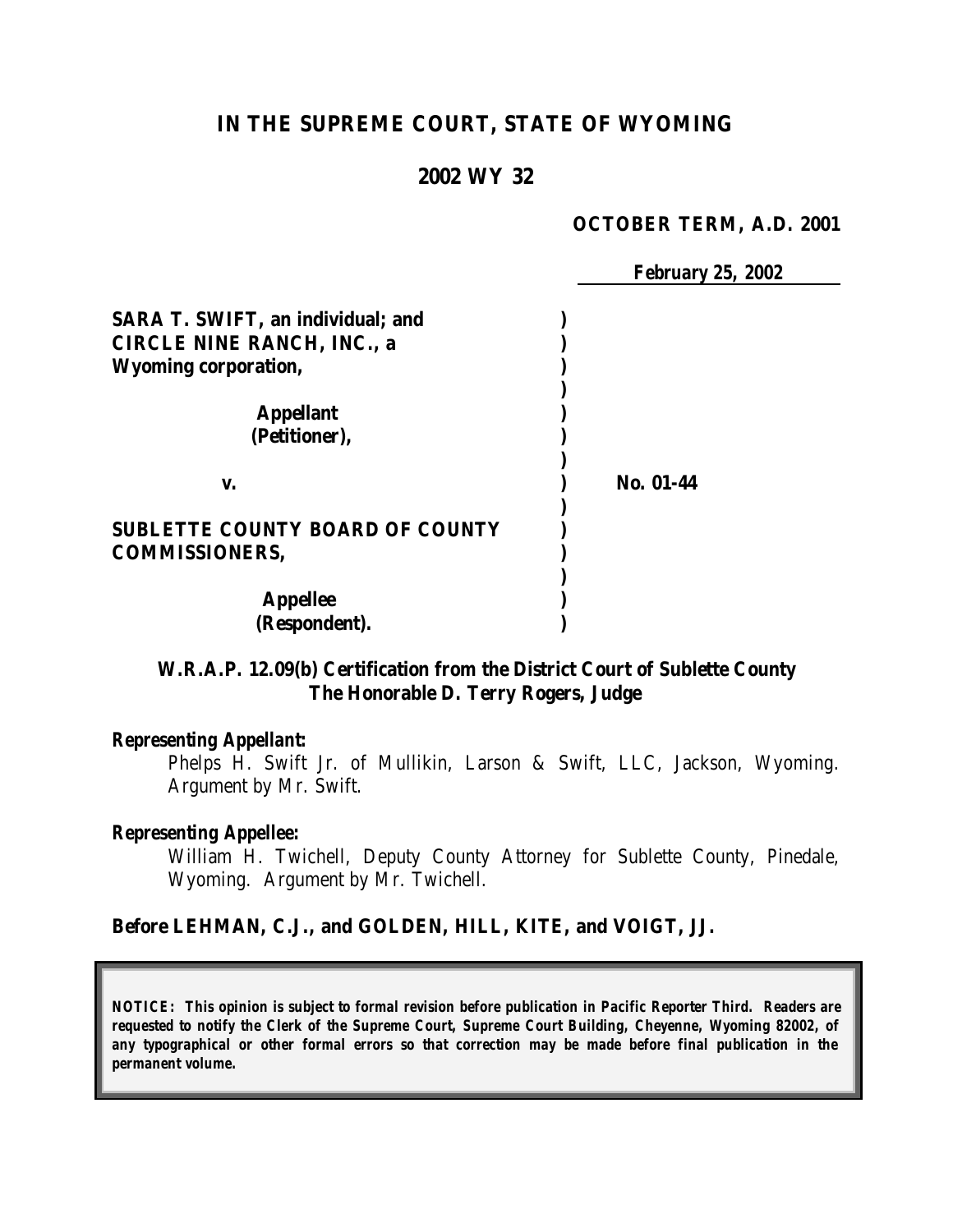### **HILL, Justice.**

[¶1] The critical question in this zoning dispute is whether a concrete batch plant is an "associated extraction" activity in connection with a gravel pit operation. We conclude that it is not and reverse the decision of the Sublette County Board of County Commissioners granting a conditional use permit for the operation of a concrete batch plant within a zoned agricultural district.

## **ISSUES**

[¶2] Sara T. Swift and Circle Nine Ranch, Inc. (Appellants) present two issues for review:

- 1. Did the Sublette County Commissioners' resolution approving the issuance of a conditional use permit authorizing the concrete batch plant in the Agricultural (A-1) Zoning District violate the Sublette County Zoning Resolution?
- 2. Was the evidence sufficient to satisfy the mandatory findings for the issuance of a conditional use permit under Chapter V of the Zoning Resolution[?]

The Sublette County Board of County Commissioners (the Board) concurs with the Appellant's statement of the issues.

## **FACTS**

[¶3] Joe's Concrete and Lumber, Inc. operates a gravel pit on land near Boulder, Wyoming at the intersection of State Highway 187 and Sublette County Road 353. The gravel pit is situated on land zoned Agriculture (A-1). The Zoning and Development Regulations Resolutions (Zoning Regulations) of Sublette County allow gravel pits in agricultural districts as a conditional use. Gravel pits and "associated extraction activities" are permissible upon issuance of a conditional use permit and compliance with specific development standards set out in the Zoning Regulations.<sup>1</sup>

 <sup>1</sup> Appellants also challenge the sufficiency of the evidence supporting the Board's conclusion that the batch plant application complied with the development standards. In light of our decision on the issuance of the conditional use permit in the first instance, we do not reach this issue.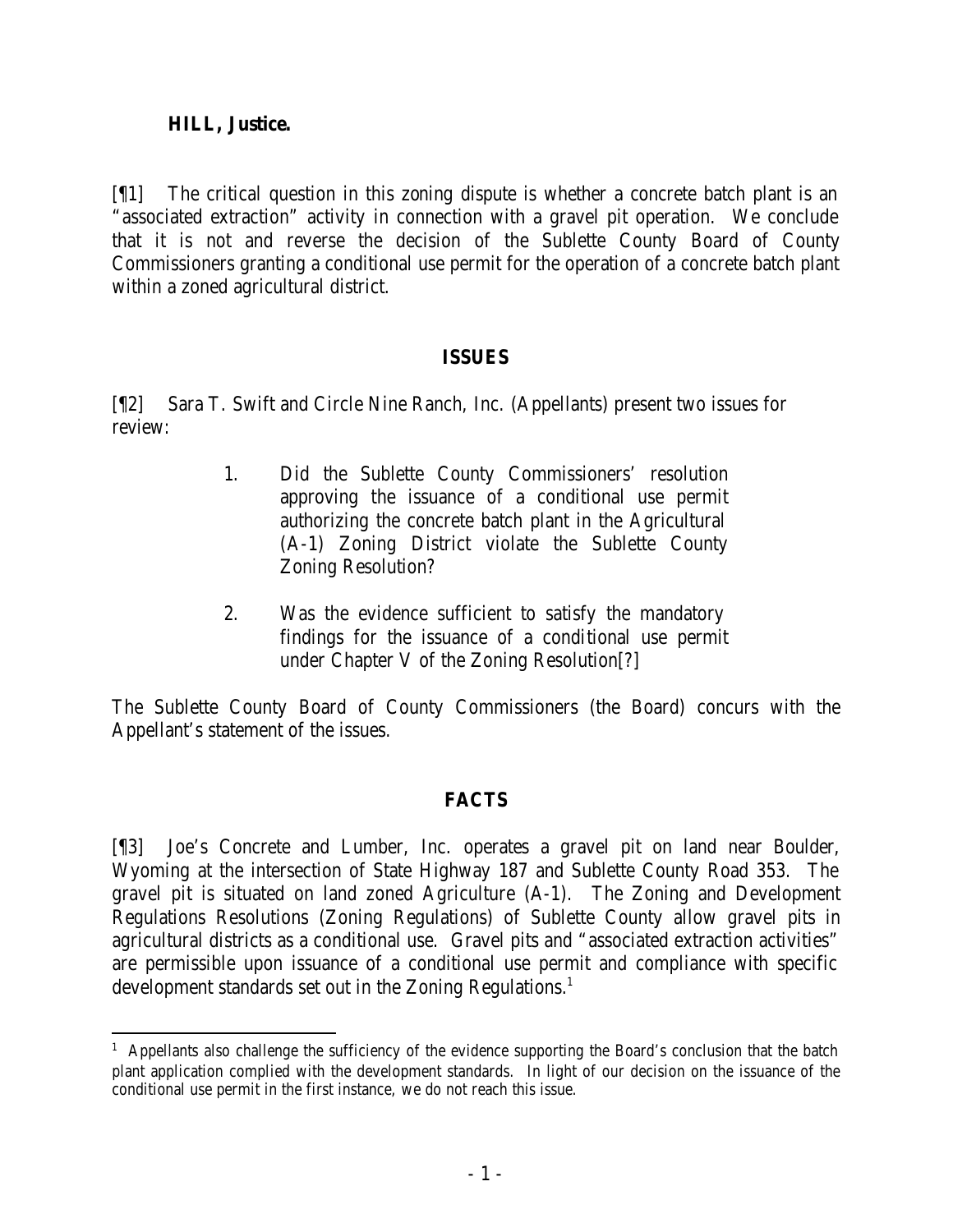[¶4] On June 27, 2000, Joe's Concrete and Lumber filed an application for a conditional use permit to continue operation of the gravel pit and to include a batch plant<sup>2</sup> at the site. The Appellants, who own land adjacent to the gravel pit site, opposed the application. They objected to the increased traffic, noise, and dust associated with a batch plant. After a public hearing on July 20, 2000, the Planning and Zoning Commission recommended that the Board approve the conditional use permit. The Board subsequently approved the permit on a two-one vote. Appellants petitioned for review of the Board's decision with the district court, which certified the dispute to us pursuant to W.R.A.P. 12.09.

## **STANDARD OF REVIEW**

[¶5] The scope of our review is defined by Wyo. Stat. Ann. § 16-3-114(c) (LexisNexis 2001), which provides in relevant part:

> (c) To the extent necessary to make a decision and when presented, the reviewing court shall decide all relevant questions of law, interpret constitutional and statutory provisions, and determine the meaning or applicability of the terms of an agency action. . . . The reviewing court shall:

> > . . . . (ii) Hold unlawful and set aside agency action, findings and conclusions found to be:

> > > (A) Arbitrary, capricious, an abuse of discretion or otherwise not in accordance with law[.]

*Martens v. Johnson County Board of Commissioners*, 954 P.2d 375, 378-79 (Wyo. 1998) (citing *Reaves v. Riley*, 782 P.2d 1136, 1138 (Wyo. 1989)). We give no deference to the agency's conclusions of law, and if the correct rule of law has not been invoked and correctly applied, then we will rectify the agency's errors. *Martens*, 954 P.2d at 379.

## **DISCUSSION**

[¶6] The Zoning Regulations of Sublette County allow for the issuance of a conditional use permit for gravel pits and "associated extraction activities" within land zoned Agriculture (A-1). Resolution of this dispute is dependent then upon a determination of whether a concrete batch plant can be considered part of the "associated extraction activities" of a gravel pit. The Board argues that an expansive reading of the subject

 $2$  A batch plant mixes gravel with sand, water, and cement to produce concrete.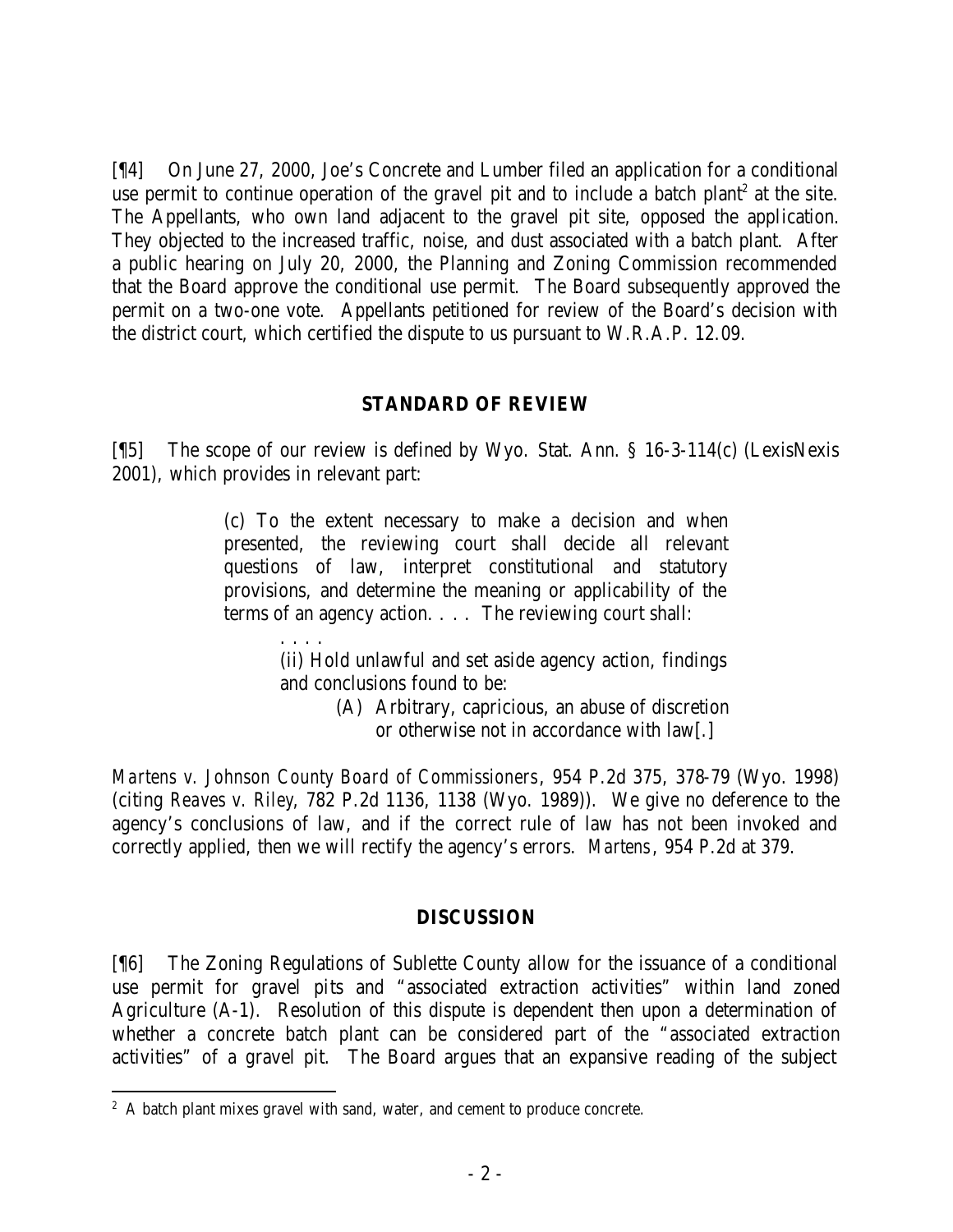phrase in conjunction with the traditional deference paid by this Court to an agency's interpretation of its rules and regulations is sufficient grounds for concurring with its conclusion that a concrete batch plant is an "associated extraction" activity of gravel pits. The Appellants' counter argument is that under the plain language of the Zoning Regulations, a concrete batch plant is more properly characterized as a processing activity as opposed to an extraction activity.

[¶7] We apply our rules for interpreting statutory language to the interpretation of the rules and regulations of an administrative agency. *Antelope Valley Improvement and Service District of Gillette v. State Board of Equalization*, 992 P.2d 563, 566 (Wyo. 1999), *reh'g granted,* 4 P.3d 876 (Wyo. 2000). If the language of a rule evidences a plain meaning, then that meaning will be applied. *Id*.

[¶8] We now turn to a consideration of the meaning of the phrase "associated extraction activities." The parties do not debate whether the batch plant is an "activity;" rather, the crux of their dispute is over whether or not it is an "associated extraction" activity. The root of "associated" has several different meanings depending upon the context in which the word is used and whether it is used as an adjective, verb, or noun. The word is used in the Zoning Regulations as a modifier of "activity." In that context, the plain meaning of the word can easily be discerned:

> **Associate -- 1:** closely connected (as in function or office) with another **2:** closely related esp. in the mind.

Merriam-Webster's Collegiate Dictionary 70  $(10<sup>th</sup>$  ed. 1998). "Extraction" is the process of extracting something:

> **Extract – 1 a:** to draw forth (as by research) . . . **b:** to pull or take out forcibly . . . **c:** to obtain by much effort from someone unwilling . . . **2:** to withdraw (as a juice or fraction) by physical or chemical process; *also*: to treat with a solvent so as to remove a soluble substance **3:** to separate (a metal) from an ore.

Merriam-Webster's Collegiate Dictionary 412 ( $10<sup>th</sup>$  ed. 1998). Putting the plain meaning of the words together, the Zoning Regulations define gravel pit operations to include activities closely connected or related to the process of withdrawing the gravel from the ground. The question now is whether a concrete batch plant fits within that plain meaning.

[¶9] A batch plant mixes gravel with sand, water, and cement to produce concrete. Obviously, the gravel used in the process has already been extracted from the pit. There is nothing in the record to indicate that the batch plant bears any relation to the actual physical extraction of the gravel from the ground. There is no indication that a batch